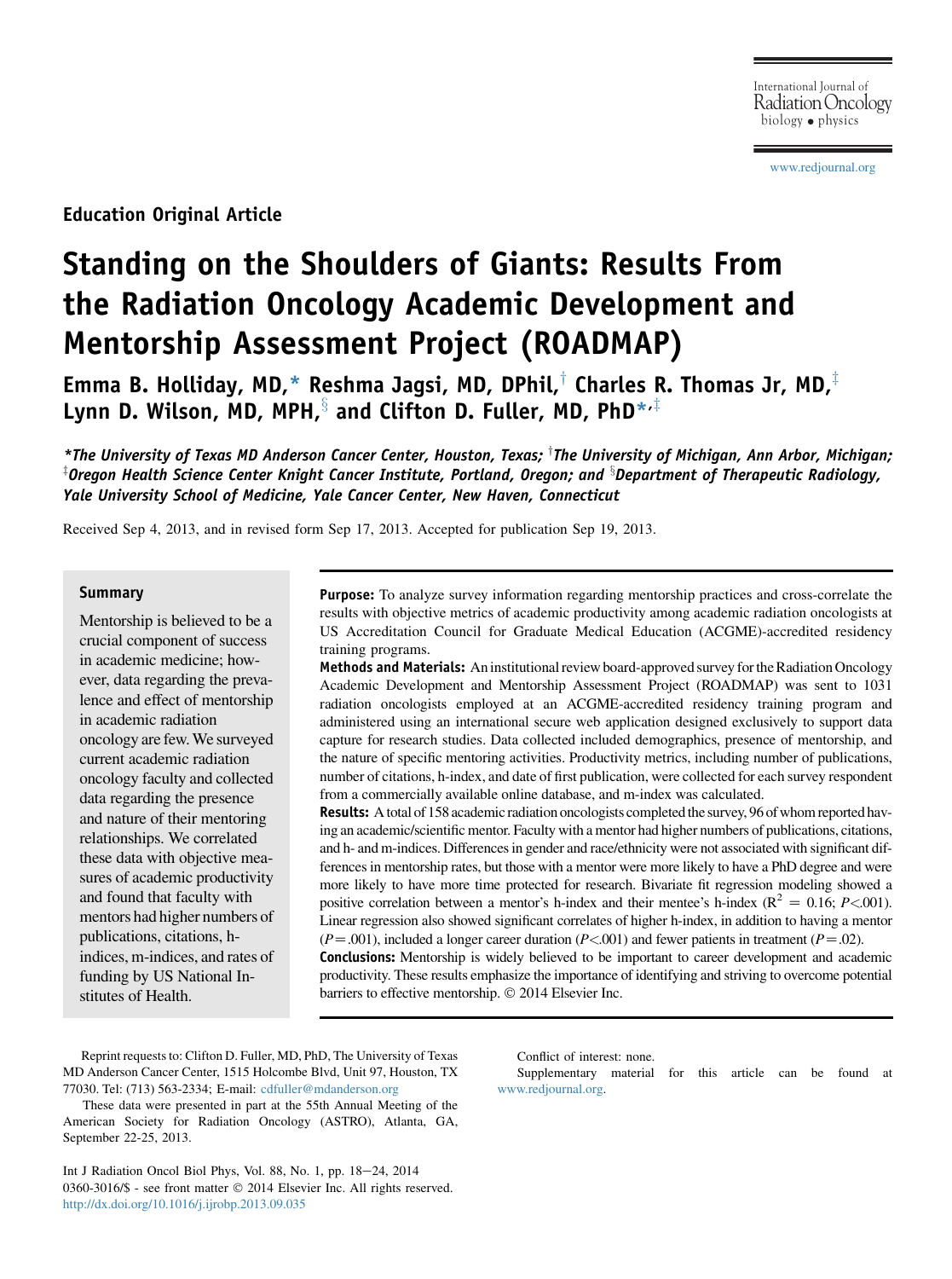## Introduction

The adage it takes a village to raise a child can also be appropriately applied to the career development of an aspiring academician. A successful career in academic medicine, although firmly rooted in personal drive, dedication, and hard work, also requires input and advice from those who are more seasoned and experienced. Mentorship is often cited as a key component of successful academic career development and has been studied in several disciplines of medicine [\(1-12\)](#page-5-0). Although several nuanced definitions of a mentor exist, a mentor is most often described as an experienced and trusted advisor. The main difference between a teacher and a mentor is the depth of the relationship as well as the degree of trust between mentor and mentee. Wisdom, as well as knowledge, is often imparted.

Most of the existing literature on mentorship in academic medicine consists of qualitative studies and structured interviews [\(3\)](#page-5-0). One small qualitative study reported that 98% of faculty interviewed identified the lack of mentoring as either the first or second most important factor to hinder career progress. Respondents in this study cited clout, knowledge, and interest as important factors for an effective mentoring relationship and reported same gender and same race matches were not necessary [\(4\)](#page-5-0). In addition to mentor-specific factors, institutional factors also play a role in fostering effective mentoring relationships. A survey of 55 institutions receiving a US National Institutes of Health (NIH) Clinical and Translational Science Award assessed the formal mentoring programs and activities that were in place at these institutions. Established criteria to qualify as a mentor, policies on mentor responsibilities, written agreements between mentor and mentee, incentives and processes by which mentors are evaluated were all commonly cited [\(13\)](#page-6-0). Although qualitative survey- and interview-based studies provide interesting fodder for discussion, quantitative data have also been sought to provide more objective evidence as to the role of mentorship in the careers and productivity of academic physicians [\(5, 14\).](#page-5-0)

With much competition for departmental and institutional funds, objective data are needed to support time and resources spent on programs fostering mentorship. Additionally, there is a paucity of data specifically regarding mentorship within radiation oncology. This study both describes the prevalence and nature of mentoring relationships among academic radiation oncologists and reports objective measures of productivity including number of publications, number of citations, h-index, m-index, and NIH funding of those faculty who reported having a mentor compared with those who reported not having a mentor.

## Methods and Materials

## Inclusion criteria

Institutional review board approval was obtained, and an email inviting participation in the Radiation Oncology Academic Mentorship Assessment Project (ROADMAP) was sent in May of 2012 to 1031 current radiation oncology faculty with clinical affiliations with US Accreditation Council for Graduate Medical Education (ACGME)-accredited residency training programs. Current faculty were identified by compiling a comprehensive list of 82 domestic radiation oncology residency training institutions by using the Association of Residents in Radiation Oncology (ARRO) directory. Publically available departmental websites were accessed between February 14, 2012, and February 28, 2012, to obtain a list of 1031 current faculty as listed by individual institutions. All clinical faculty with MD, DO, or MD/DO-PhD credentials were included.

#### Survey instrument

For those faculty who chose to participate, a link contained in the email directed them to an online survey administered using Research Electronic Data Capture software (REDCap,Vanderbilt University, Nashville, TN). After reading the consent statement, participants answered questions regarding demographic information, clinical workload, protected research time, and whether or not they have or have ever had a mentor. For the purpose of this survey, a mentor was defined as "A more experienced, senior, or knowledgeable individual with whom you have/had a long-term relationship that fosters scientific/academic development." Further information was then obtained regarding the mentoring relationship. The full survey instrument is available in Supplemental Figure e1 (available at [www.redjournal.org\)](http://www.redjournal.org).

#### Data collection

Survey data were exported to a spreadsheet from the REDCap software. Subsequently, for each survey respondent, a customized search was performed using a commercially available online database (Web of Science, version 5.9; Thompson Reuters, New York, NY). Distinct author record sets were then evaluated to ensure all records attributable to the author were included in the analysis. Outputs included number of publications, number of citations, and h-index. The Hirsch (h)-index is a surrogate for publication quality and is calculated by the number of publications cited at least that many times [\(15\).](#page-6-0) For example, a person with 5 papers, each cited 5 or more times, would have an h-index of 5. A person with 5 papers, each cited only once, would have an h-index of 1. Web of Science includes all papers for which a given individual is listed as an author when calculating the h-index. There is no weighting for authorship number; therefore, all publications for which an individual is first author, second author, senior author, or something in between count equally toward the h-index. Additionally, date of first publication was recorded and used as an approximate surrogate for inception of academic career. A single data collector (EBH) performed the searches in a pre-determined interval between January 26, 2013, and January 27, 2013, to minimize temporal bias in data collection. M-index was calculated by dividing h-index by career duration. Finally, a customized search was performed in the NIH Research Portfolio Online Reporting Tools (RePORTER) website to assess the receipt of NIH funding.

#### Data analysis

Descriptive analyses were performed to calculate the median, range, mean, and confidence interval for number of publications, citations, and h- and m-indices for those respondents with and without a mentor. A multivariate logistic regression analysis was performed to determine which variables were best associated with h-index. Candidate covariates that were included were academic rank, gender, PhD status, career duration, and number of patients in treatment. Bivariate fit regression modeling was performed to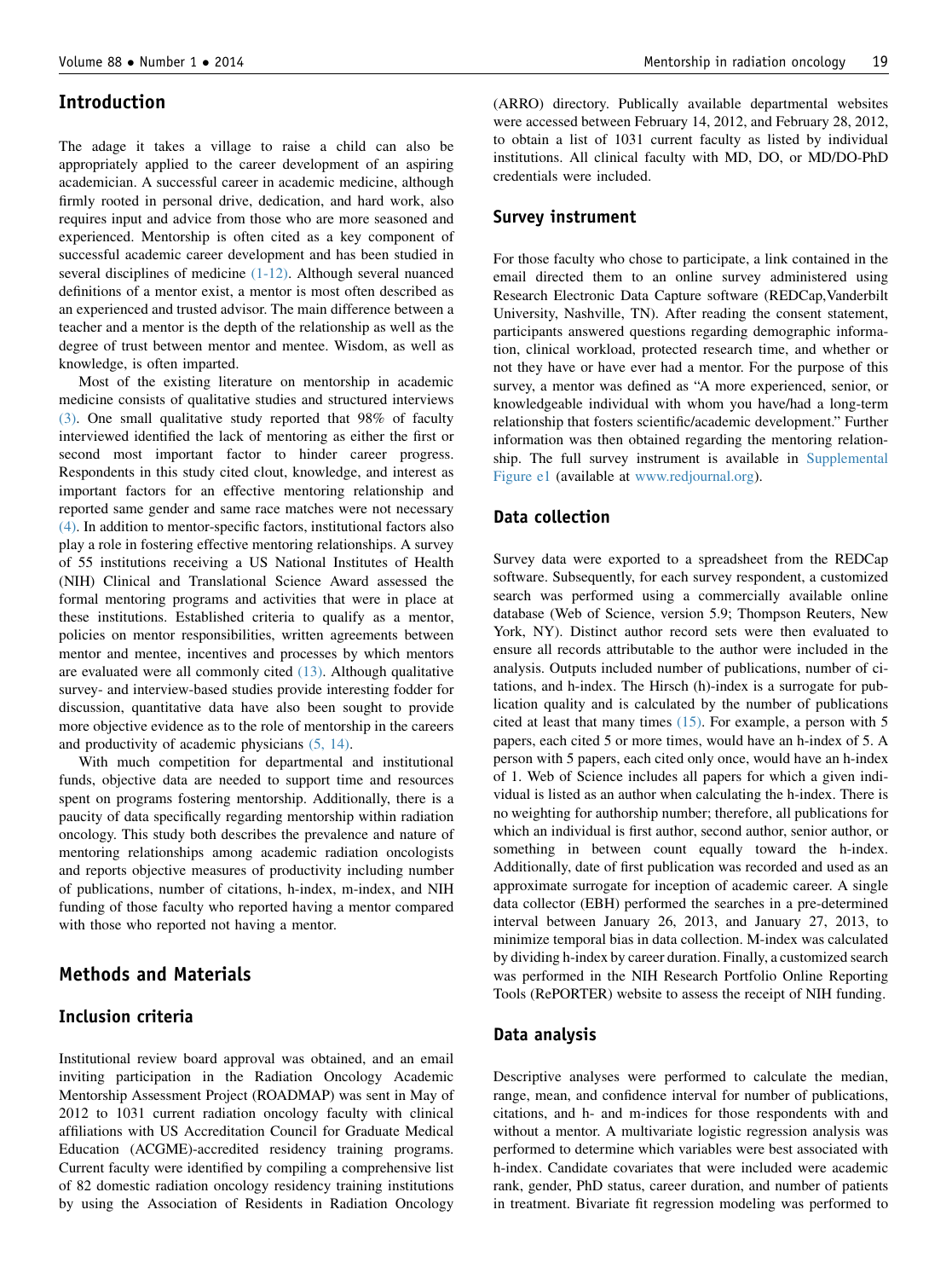evaluate the relationship between the respondent's h-index and the h-index of their indicated primary mentor. Post hoc statistical analysis was performed for between-group comparisons. All statistical analyses were performed using JMP, version 7, software (SAS Institute Inc, Cary, NC).

# Results

Invitations to participate in the ROADMAP survey were sent via email to a total of 1031 radiation oncology faculty, of which 35 were returned as having invalid email addresses. A total of 183 responded to the survey, yielding an 18.4% response rate; 158 responses were complete and could be included for analysis.

#### Respondent characteristics

Respondents were affiliated with 64 of 82 ACGME-accredited radiation oncology residency training programs. The top participating institutions were Harvard ( $n=12, 7.6\%$ ) and Mayo ( $n=7$ , 4.4%). Respondents consisted of 115 men (72.8%) and 43 women (27.2%); 70.9% identified themselves as White/Caucasian; 19% reported having a PhD; 13.3%, 15.8%, 20.9%, 46.8%, and 3.2% of respondents were chairpersons, professors, associate professors, assistant professors, and instructors, respectively. The median career duration was 12 years and ranged from 2 to 44 years. Additional respondent demographic information can be found in Table 1.

| Demographic                                | Response                                                |  |  |  |  |
|--------------------------------------------|---------------------------------------------------------|--|--|--|--|
| Gender                                     | 72.8% Men $(n=115)$                                     |  |  |  |  |
|                                            | 27.2% Women $(n=43)$                                    |  |  |  |  |
| Race/ethnicity                             | 70.9% White/caucasian $(n=112)$                         |  |  |  |  |
|                                            | 22.8% Asian/Pacific Islander (36)                       |  |  |  |  |
|                                            | 1.9% African American/Black $(n=3)$                     |  |  |  |  |
|                                            | 1.3% Hispanic/Latino $(n=2)$                            |  |  |  |  |
|                                            | 1.3% Multiracial $(n=2)$                                |  |  |  |  |
|                                            | 1.9% Other $(n=3)$                                      |  |  |  |  |
| Academic degree                            | 66.5% MD/DO $(n=105)$                                   |  |  |  |  |
|                                            | 19.0% MD/DO and PhD                                     |  |  |  |  |
|                                            | 11.5% MD/DO and other degree                            |  |  |  |  |
| Rank                                       | 13.3% Chair $(n=21)$                                    |  |  |  |  |
|                                            | 15.8% Professor $(n=25)$                                |  |  |  |  |
|                                            | 20.9% Associate professor $(n=33)$                      |  |  |  |  |
|                                            | 46.8% Assistant professor $(n=74)$                      |  |  |  |  |
|                                            | 3.2% Instructor $(n=5)$                                 |  |  |  |  |
| Career duration (y of residency graduation | Median $12$ (range, 2-44) y                             |  |  |  |  |
| subtracted from 2013)                      |                                                         |  |  |  |  |
| Administrative responsibilities            | 13.9% Residency program director $(n=22)$               |  |  |  |  |
|                                            | 5.1% Medical student clerkship director $(n=8)$         |  |  |  |  |
|                                            | 19.0% Clinical director $(n=30)$                        |  |  |  |  |
|                                            | 24.1% Other $(n=38)$                                    |  |  |  |  |
|                                            | 38.0% No additional administrative                      |  |  |  |  |
|                                            | responsibilities $(n=60)$                               |  |  |  |  |
| Clinical workload                          | 19.6% Primarily a clinician $(n=31)$                    |  |  |  |  |
|                                            | 49.4% More a clinician than scientist/researcher        |  |  |  |  |
|                                            | $(n=78)$                                                |  |  |  |  |
|                                            | 22.2% Equivalently a clinician and scientist/researcher |  |  |  |  |
|                                            | $(n=35)$                                                |  |  |  |  |
|                                            | 6.3% More a scientist/researcher than a clinician       |  |  |  |  |
|                                            | $(n=10)$                                                |  |  |  |  |
|                                            | 2.5% Primarily a scientist/researcher $(n=4)$           |  |  |  |  |
| Patients on treatment                      | Median: 16 (range, 0-20) patients                       |  |  |  |  |
| Half-days of clinic                        | Median: 6 (range, 0-10) days                            |  |  |  |  |
| Protected research Time                    | 78.5% had protected research time $(n=124)$             |  |  |  |  |
|                                            | 21.5% had no protected research time $(n=34)$           |  |  |  |  |
|                                            | Median no. of half-days of protected research time: 2   |  |  |  |  |
|                                            | $(range, 0-10)$                                         |  |  |  |  |
| How well is research time protected?       | 14.5% Very well $(n=18)$                                |  |  |  |  |
| (for those with protected time)            | 37.9% Reasonably well $(n=47)$                          |  |  |  |  |
|                                            | 37.9% Poorly $(n=47)$                                   |  |  |  |  |
|                                            | 8.1%% Not at all $(n=10)$                               |  |  |  |  |
|                                            | 1.6% No answer $(n=2)$                                  |  |  |  |  |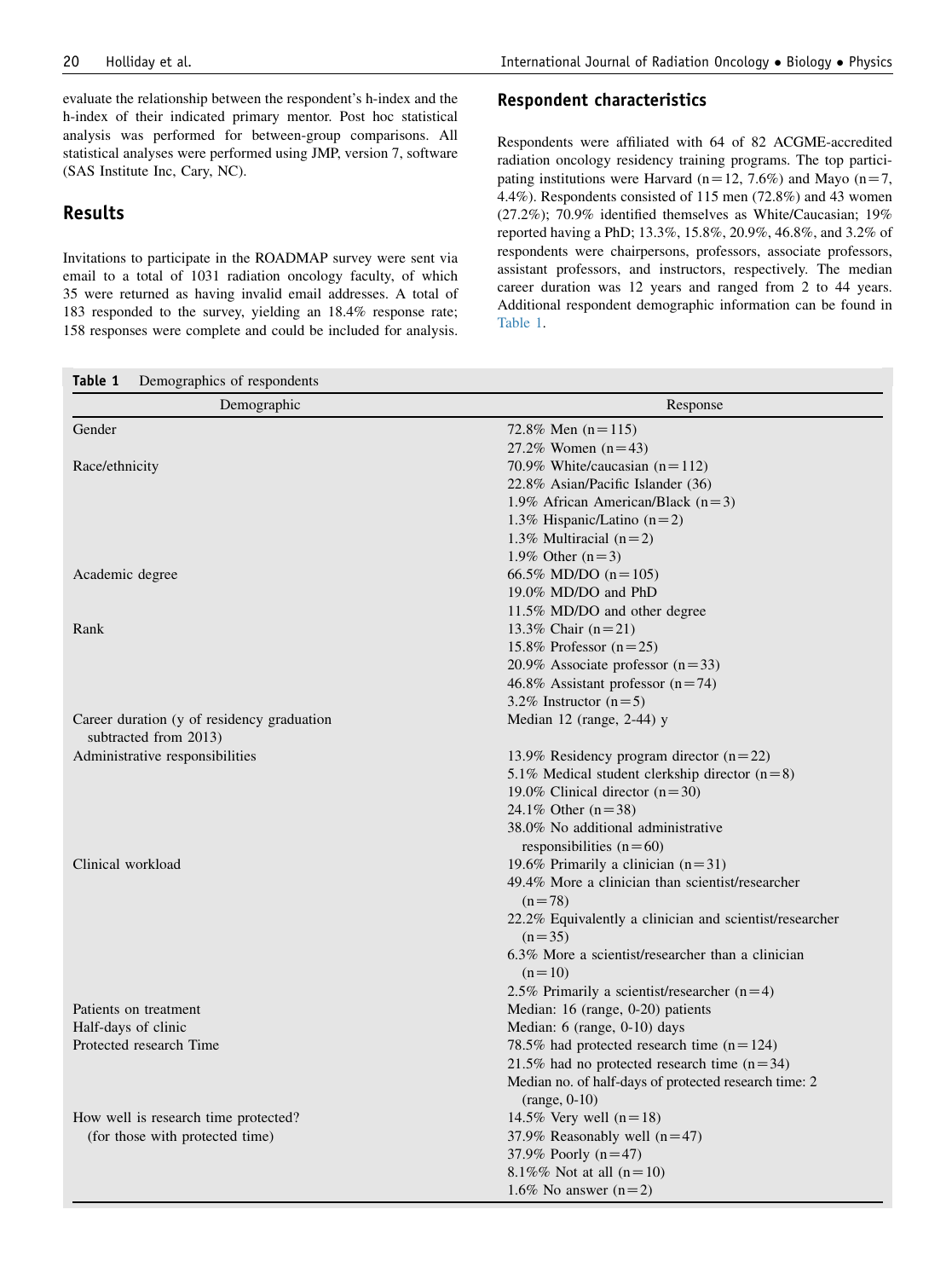#### Mentorship among respondents

Ninety-six respondents (60.8%) reported having had an academic/ scientific mentor; 53 and 23 respondents (55.2% and 24%, respectively) found it easy or very easy to find a mentor. The majority of respondents started the mentoring relationship either during residency/fellowship or during years 1 to 5 as faculty (43.8% and 40.6%, respectively). The median duration of the mentoring relationship was 9 years (range, 2-50 years). Table 2A and 2B outline the specific characteristics of the mentoring relationship and how frequently they were reported among respondents.

#### Academic productivity metrics among respondents

The mean h-index, number of publications, number of citations, and m-index of all respondents were 15.3 (95% confidence interval [CI], 12.8-17.5), 84.9 (95% CI, 69.1-100.7), 1720 (95% CI, 1452-1988), and 0.78 (95% CI, 0.69-0.86), respectively. The median h-index, number of publications, number of citations, and m-index for all respondents were 8 (range, 0-75), 41 (range, 0-498), 351.5 (range, 0-22,484) and 0.6875 (range, 0-2.5), respectively. Respondents with a mentor had significantly higher mean h- and m-indices (17.6 [95% CI, 14.4-20.7] vs 11.2 [95% CI, 7.3-15.2];  $P = .038$  and .92 vs  $P = .62$ ;  $P = .001$ , respectively). Median h-index was also higher among respondents with a mentor (12 [range, 0-75] vs 6 [range, 0-61]). The number of publications and citations tended to be higher among those with a mentor. Median numbers of publications and citations for those with a mentor were 67.5 and 666, respectively, versus 22.5 and 183, respectively, for those without a mentor. A total of 28.1% of respondents  $(n=27)$  with a mentor received NIH funding versus 16% of respondents ( $n=10$ ) without a mentor. A total of  $44.7\%$  (n=43) of those with mentors had another degree in addition to MD/DO versus  $16.1\%$  (n=10) of those without a mentor  $(P<.001)$ . Respondents with a mentor also reported increased time allocation toward research  $(P<.001)$ . [Table 3](#page-4-0) shows the details of productivity metrics of the cohort by mentorship status. Bivariate fit regression modeling showed a positive correlation between a mentor's h-index and their mentee's h-index ( $R^2 = 0.16$ ; P<001). Linear regression also showed significant correlates of higher h-index with having a mentor ( $P = .001$ ), a longer career duration ( $P < .001$ ), and having fewer patients in treatment  $(P=.02)$ . Additionally, respondents who reported their time allocation was either "equivalently a clinician and a scientist/researcher," "more researcher, some clinic," or "primarily a scientist/researcher"  $(n=49)$  had higher mean h-indices (20.7 [range, 0-56] vs 12 [range, 0-75];  $P = .002$ ), higher numbers of publications (123.2 [range, 0-413] vs 67.7 [range, 0-498];  $P = .002$ ), higher number of citations  $(2536.5$  [range, 0-22,484] vs 1352.4 [range, 0-18,174];  $P = .06$ ), and higher m-indices (1.00 [range, 0-2.50] vs 0.68 [range, 0- 2.5];  $P = .0004$ ) than those respondents (n=109) who reported their time allocation was either "primarily a clinician" or "more clinician, some research."

|                                                                             |                              |              | No. $(\%)$ of respondents who stated |               |
|-----------------------------------------------------------------------------|------------------------------|--------------|--------------------------------------|---------------|
| A. How much has your mentor                                                 | A lot                        | Quite a bit  | A little bit                         | Not at all    |
| Served as a role model?                                                     | $32(33.3\%)$                 | 36 (37.5%)   | $27(28.1\%)$                         | $1(1.1\%)$    |
| Promoted your career through networking?                                    | 38 (39.6%)                   | 36 (37.5%)   | 16 $(16.7%)$                         | $6(6.2\%)$    |
| Advised about preparation for advancement?                                  | $29(30.2\%)$                 | 17(17.7%)    | 39 (40.6%)                           | 11 $(11.5\%)$ |
| Advised about getting your work published?                                  | $27(28.1\%)$                 | $31(32.3\%)$ | $32(33.3\%)$                         | $6(6.2\%)$    |
| Advised about obtaining funding or other resources?                         | 16(16.7%)                    | 25(26%)      | 43 (44.8%)                           | $12(12.5\%)$  |
| Modeled professional and ethical behavior?                                  | 33 (34.4%)                   | 37 (38.5%)   | 20(20.8)                             | $6(6.2\%)$    |
| Advised you about balancing work and family?                                | $12(12.5\%)$                 | $13(13.5\%)$ | 42 (43.8%)                           | 29 (30.2%)    |
| Committed to mentoring you?                                                 | 24(25%)                      | 46 (47.9%)   | 23(24%)                              | $3(3.1\%)$    |
| Contributed to the research in your field?                                  | 43 (44.8%)                   | $32(33.3\%)$ | 17(17.7%)                            | 4 $(4.2\%)$   |
| Been available and accessible?                                              | 31 $(32.3\%)$                | 42 (43.8%)   | $20(20.8\%)$                         | $3(3.1\%)$    |
| Connected to others of importance in your field?                            | 51 (53.1%)                   | $20(20.8\%)$ | 19 (19.8%)                           | $6(6.2\%)$    |
| B. Has your mentor been involved in                                         | No. $(\%)$ who responded Yes |              |                                      |               |
| Discussing career path, including applying for jobs and/or promotions       | 11 $(11.5%)$                 |              |                                      |               |
| Discussing and brainstorming ideas for potential research projects          | 18 (18.8%)                   |              |                                      |               |
| Advising on potential sources of funding for research/grant applications    | 7(7.3%)                      |              |                                      |               |
| Collaborating on research projects as a listed author                       | 14 $(14.6\%)$                |              |                                      |               |
| Collaborating on research projects where your mentor is NOT a listed author | 4 $(4.2\%)$                  |              |                                      |               |
| Reviewing grant applications or manuscripts as a co-PI/coauthor             | 11 $(11.5%)$                 |              |                                      |               |
| Reviewing grant applications or manuscripts when NOT a co-PI/coauthor       | $3(3.1\%)$                   |              |                                      |               |
| Recommendations for committees, panels, speaking, or scientific sessions    | $13(13.5\%)$                 |              |                                      |               |
| Providing sources of employment and a recommendation letter(s)              | $8(8.3\%)$                   |              |                                      |               |
| Providing research or training grant monies                                 | $3(3.1\%)$                   |              |                                      |               |
| (eg, serving as PI on T- or K-series from which you received monies)        |                              |              |                                      |               |
| Serving as joint PI on a grant application(s)                               | $3(3.1\%)$                   |              |                                      |               |
| Serving as joint PI on a cooperative group clinical trial                   |                              | $1(1.04\%)$  |                                      |               |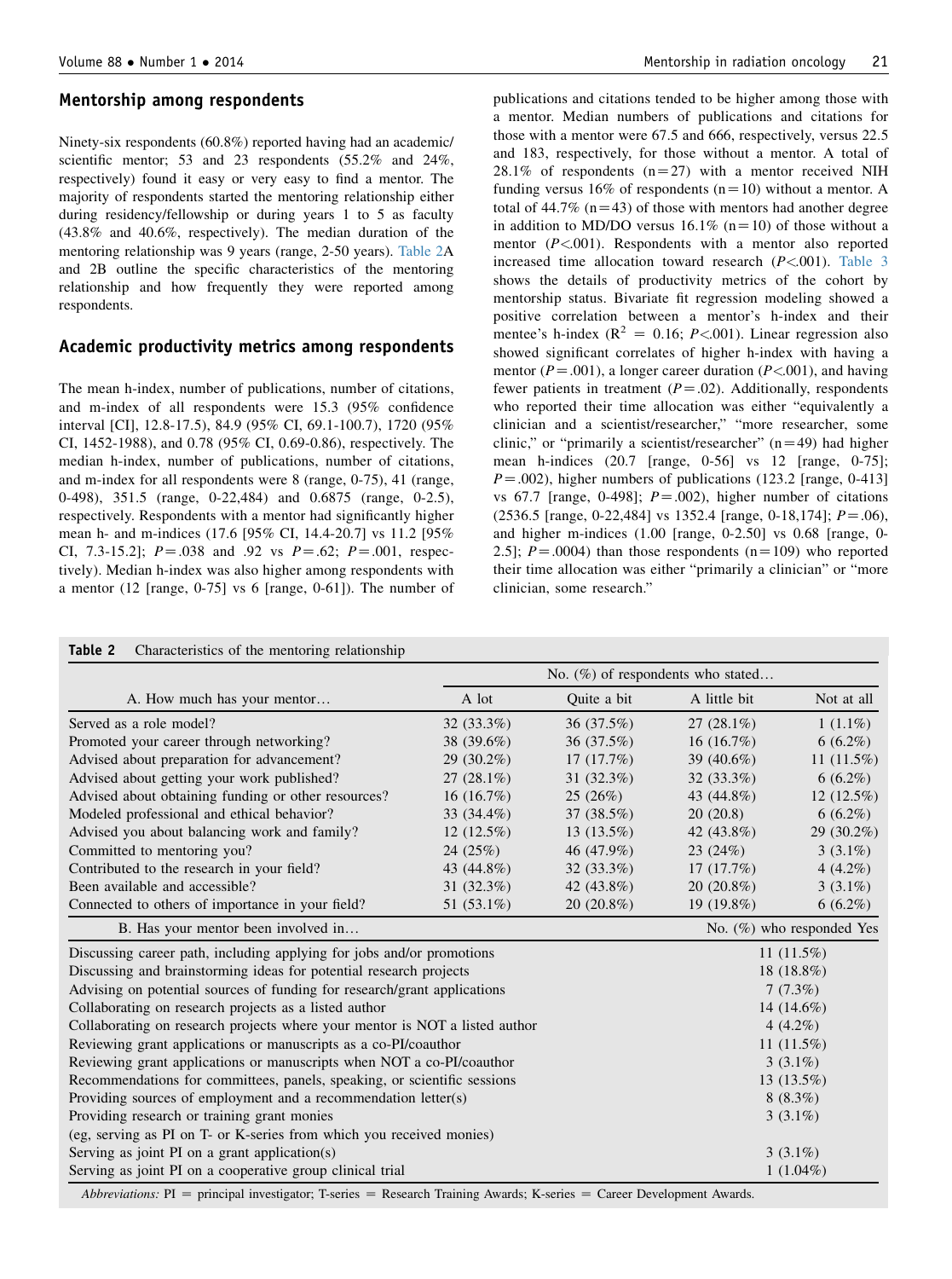| Productivity                                    | With mentor $(n=96)$ | Without mentor $(n=62)$ | $\boldsymbol{P}$ |  |
|-------------------------------------------------|----------------------|-------------------------|------------------|--|
| No. of publications                             |                      |                         | .042             |  |
| Mean $(95\% \text{ CI})$                        | 102.2 (82.1-122.2)   | 58.2 (33.2-83.1)        |                  |  |
| Median (range)                                  | $67.5(0-498)$        | $22.5(0-357)$           |                  |  |
| No. of citations                                |                      |                         | .070             |  |
| Mean $(95\% \text{ CI})$                        | 2105 (1438-2773)     | 1122 (292-1953)         |                  |  |
| Median (range)                                  | 666 (0-22,484)       | 183 (0-1489)            |                  |  |
| h-index                                         |                      |                         | .038             |  |
| Mean $(95\% \text{ CI})$                        | $17.6(14.4-20.7)$    | $11.2(7.3-15.2)$        |                  |  |
| Median (range)                                  | $12(0-75)$           | $6(0-61)$               |                  |  |
| m-index                                         | $0.92(0.80-1.03)$    | $0.63(0.51-0.77)$       | .001             |  |
|                                                 | $0.52(0-2.5)$        | $0.52(0-2.47)$          |                  |  |
| No. of respondents receiving NIH funding $(\%)$ | $27(28.1\%)$         | 10(16%)                 | .042             |  |
| No. of degree(s) $(\%)$                         |                      |                         | ${<}.001$        |  |
| MD/DO                                           | 53 (55.2%)           | 52 (83.9%)              |                  |  |
| MD/DO, PhD                                      | $27(28.1\%)$         | $3(4.8\%)$              |                  |  |
| MD/DO, other degree                             | $16(16.6\%)$         | $7(11.3\%)$             |                  |  |
| No. provided with time allocation $(\%)$        |                      |                         | ${<}.001$        |  |
| Primarily research                              | $3(3.1\%)$           | $1(1.6\%)$              |                  |  |
| More research, some clinic                      | $9(9.3\%)$           | $1(1.6\%)$              |                  |  |
| Equivalent research and clinic                  | $28(29.1\%)$         | $7(11.3\%)$             |                  |  |
| More clinic, some research                      | 49 (51%)             | 29 $(49%)$              |                  |  |
| Primarily clinic                                | 7(7.3%)              | 24 (38%)                |                  |  |

<span id="page-4-0"></span>

| Table 3<br>Differences in productivity, degree, and time allocation by mentorship status |  |  |  |  |  |  |  |  |  |
|------------------------------------------------------------------------------------------|--|--|--|--|--|--|--|--|--|
|------------------------------------------------------------------------------------------|--|--|--|--|--|--|--|--|--|

## **Discussion**

Results of the ROADMAP study show that radiation oncology faculty who reported having a mentor had higher objective measures of academic productivity in a small, competitive field with a strong research focus. Publication productivity metrics, such as h-index, have been shown to correlate with academic advancement in radiation oncology [\(16, 17\)](#page-6-0). The importance placed on research and publishing by many departments and institutions when considering faculty for appointment, promotion, or resource allocation may drive young faculty to seek any potential advantage or resource to improve their productivity. This is reflected by the substantial percentage of radiation oncology faculty respondents who reported having a mentor (60.8%); published series from other specialties report that number is often as low as 20% [\(18\)](#page-6-0). The high prevalence of mentorship in radiation oncology appears to begin early, as most medical students are not routinely exposed to the field. A recent study reported 76.6% of Canadian radiation oncology residents were influenced to pursue a career in radiation oncology because of an early experience with a mentor [\(19\)](#page-6-0).

Because many academic physicians report difficulty with finding a motivated mentor and developing a fruitful mentoring relationship, there has been interest across several fields in developing formal programs to pair mentors and mentees. Some have published data showing increases in both participant satisfaction and selfreported productivity with participation in such a program [\(5\).](#page-5-0) A case-control study showed gynecological oncology faculty and fellows from more productive institutions were not only more likely to have a research mentor but also were more likely to have a formal program in place at their institution that connected mentors and mentees [\(2\)](#page-5-0). One study performed at the University of California San Diego evaluated a formal mentorship program as 1 of the 4 National Centers of Leadership in Academic Medicine [\(10\)](#page-6-0). This was a highly structured program where a junior faculty member was

assigned to a senior faculty mentor. Interestingly, this program also included compensation for both junior and senior participants to equal 5% of their base salary. Mentees reported increased confidence in their academic roles. The reported cost of the program was \$10,000 per junior faculty member over 4 years, although it was still felt to be cost-effective given the improved faculty retention rates and decreased funds spent for new faculty recruitment. This is one of the few studies showing tangible benefits of a mentorship program to the institution as well as to the individual mentees. The Canadian Institute of Health Researchers recently funded a training program specifically for interdisciplinary radiation oncology researchers [\(20\)](#page-6-0). Mentors for this program were chosen based on a successful track record of receiving peer-reviewed funding, publications, and prior mentoring activities. P'ng et al [\(20\)](#page-6-0) published results from a survey sent to trainees, mentors, and lecturers to assess effective components of the program. Structured brainstorming sessions were felt to be the most useful component, but that study did not include any objective data to assess efficacy of the program.

Despite the prevailing attitude that mentorship is instrumental to a successful academic career that is supported by qualitative data from many single-institution or single specialty studies, definitive evidence as to any objective, measurable, benefit is lacking [\(18\).](#page-6-0) A systematic review reported that the overall level of evidence for mentorship is weak and that most studies consisted of surveys and other qualitative assessments. One reason for a lack of measurable benefit noted in the systematic review of mentoring studies is the heterogeneity that exists between fields. There may be a larger tangible benefit of mentorship in a smaller, more specialized field, such as radiation oncology, in which so much of academic career advancement depends on publication productivity.

When asked about a hypothetical program that would match faculty desiring an academic/scientific mentor with an experienced faculty willing to mentor, 145 (92%) of respondents agreed that such a program would be helpful, 24 (15%) would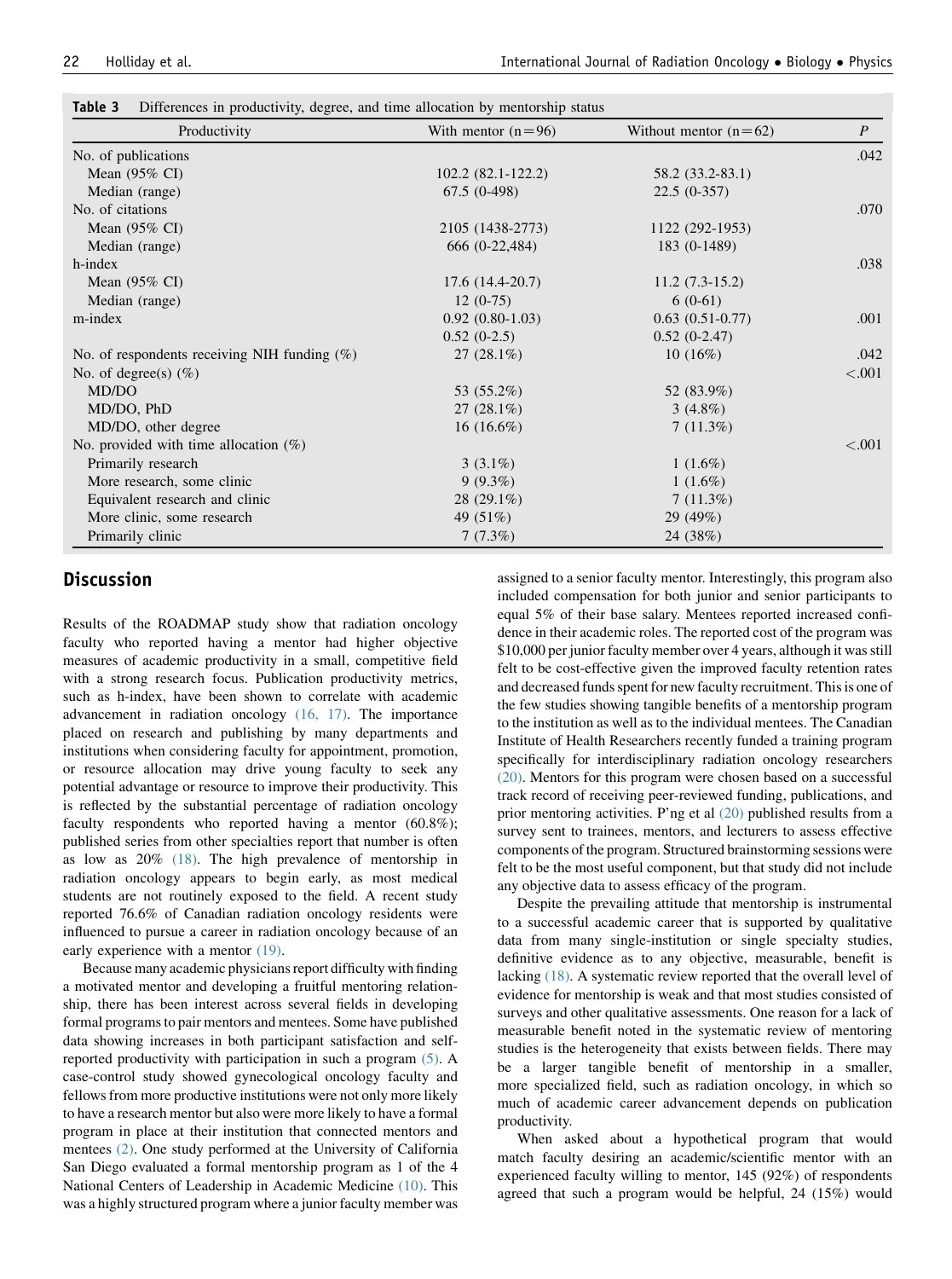<span id="page-5-0"></span>participate as a mentee, 45 (28%) would participate as a mentor, and 59 (37%) would participate as both. The most common sentiment expressed by ROADMAP respondents was that a mentor must have a desire and willingness to commit to the role. Experience, effective communication skills, and networking were other commonly cited traits of an ideal mentor. One respondent stated eloquently that being a good mentor means "putting the career needs of the mentee first, ensuring that the mentee is fully involved in all aspects of the work, promoting the mentee at the national level, teaching research and administrative skills, helping the mentee identify their own passions." This is in keeping with published survey results from other specialties (3, 4).

When collecting ROADMAP survey results, we found some potential sources of error inherent in the database from which those objective productivity metrics were collected. The h-index as reported by Web of Science (Thompson Reuters) reflects citations only of source items indexed within Web of Science. Additionally, abstracts presented at conferences are included as well as published manuscripts. Although considerable efforts were made to include all published works by an author and exclude those written by authors with a similar name by also evaluating the title, journal, and institution, it is possible that an individual's h-index might be artificially inflated if works by another author with a similar name were included. Conversely, an individual's h-index and other metrics might have been recorded as artificially low if they had published under similar names (ie, including or excluding a middle initial) or had changed their name (as in the case of marriage or divorce). Finally, the groups were analyzed based on the self-reported presence of absence of a mentor and were not corrected for the extent of mentor involvement.

Although the response rate was low, which certainly introduces the possibility of selection bias, respondents to the survey reasonably approximated the intended study population as a whole. The survey was sent to 1031 academic radiation oncologists, 742 (72%) of whom were men and 289 (28%) of whom were women. The gender breakdown was nearly identical in survey respondents, which included 72.8% men and 27.2% women. The breakdown of the entire intended cohort by rank included 232 (22.5%) professors/chairpersons, 160 (15.5%) associate professors, 391 (37.9%) assistant professors, and 248 (24.1%) instructors/other. This is similar to the breakdown of survey respondents which included 13.3% chairpersons, 15.8% professors, 20.9% associate professors, 46.8% assistant professors, and 3.2% instructors/other. There was a slight bias observed that radiation oncologists of higher rank (ie, professor or chair) were more likely to complete the survey. Additionally, 30 (19%) of respondents reported holding an additional administrative responsibility related to teaching and mentorship such as residency program director or medical student clerkship director. This indicates that those who are inherently more invested or interested in education and training may have been more likely to complete this survey. The mean h-index, number of publications, and number of citations for the entire intended cohort were 10.8 (95% CI, 10.1-11.5), 46.6 (95% CI, 42.4-50.8), and 1225 (95% CI, 1086-1364), respectively. The mean h-index, number of publications, number of citations and m-index of all respondents were 15.3 (95% CI, 12.8-17.5), 84.9 (95% CI, 69.1-100.7), 1720 (95% CI, 1452-1988), and 0.78 (95% CI, 0.69-0.86), respectively. This shows a slightly skewed population, where more academically productive individuals were more likely to respond. A total of 17% of the entire cohort had received NIH funding, which is slightly lower but similar to the 23.4% of respondents who had received NIH funding. However, the ROADMAP's strengths include the novel collection of the prevalence and specific characteristics of mentorship between radiation oncology faculty and their mentors. This information was collected in a systematic way by a voluntary survey. Additionally, this study correlated objective measures of academic productivity with self-reported mentorship information.

As with any observational study, caution must be applied when considering whether correlation implies causation. It is, of course, possible that the associations we observed between academic productivity and having a mentor were confounded by the likelihood that a highly motivated individual might be more likely to both seek out mentorship and be more productive than others. Still, we find it unlikely that such motivated individuals would seek out mentorship were it devoid of actual positive impact.

## Conclusions

The results of the ROADMAP survey confirm in a quantifiable way what many have long suspected. Academic physicians and scientists who have mentors involved in their careers tend to be more productive. Radiation oncology faculty at domestic academic departments with mentors had higher numbers of publications and citations as well as higher h- and m-indices. They were also more likely to have received NIH funding. Interestingly, more academically productive mentors tended to be associated with more academically productive mentees, with a positive correlation between mentor and mentee h-indices. The next steps are to use the information from this project to stimulate discussion of the importance of mentorship at academic training institutions and potentially move forward in creating a national mentorship development program for academic radiation oncologists who have difficulty identifying mentors at their institutions.

# References

- 1. Ramondetta LM, Bodurka DC, Tortolero-Luna G, et al. Mentorship and productivity among gynecologic oncology fellows. J Cancer Educ 2003;18:15-19.
- 2. Cohen JG, Sherman AE, Kiet TK, et al. Characteristics of success in mentoring and research productivity - a case-control study of academic centers. Gynecol Oncol 2012;125:8-13.
- 3. Straus SE, Johnson MO, Marquez C, et al. Characteristics of successful and failed mentoring relationships: A qualitative study across two academic health centers. Acad Med 2013;88:82-89.
- 4. Jackson VA, Palepu A, Szalacha L, et al. "Having the right chemistry": A qualitative study of mentoring in academic medicine. Acad Med 2003;78:328-334.
- 5. Levy AS, Pyke-Grimm KA, Lee DA, et al. Mentoring in pediatric oncology: A report from the children's oncology group young investigator committee. J Pediatr Hematol Oncol 2013;35:456-461.
- 6. DeCastro R, Sambuco D, Ubel PA, et al. Batting 300 is good: Perspectives of faculty researchers and their mentors on rejection, resilience, and persistence in academic medical careers. Acad Med 2013;88:497-504.
- 7. DeCastro R, Sambuco D, Ubel PA, et al. Mentor networks in academic medicine: Moving beyond a dyadic conception of mentoring for junior faculty researchers. Acad Med 2013;88:488-496.